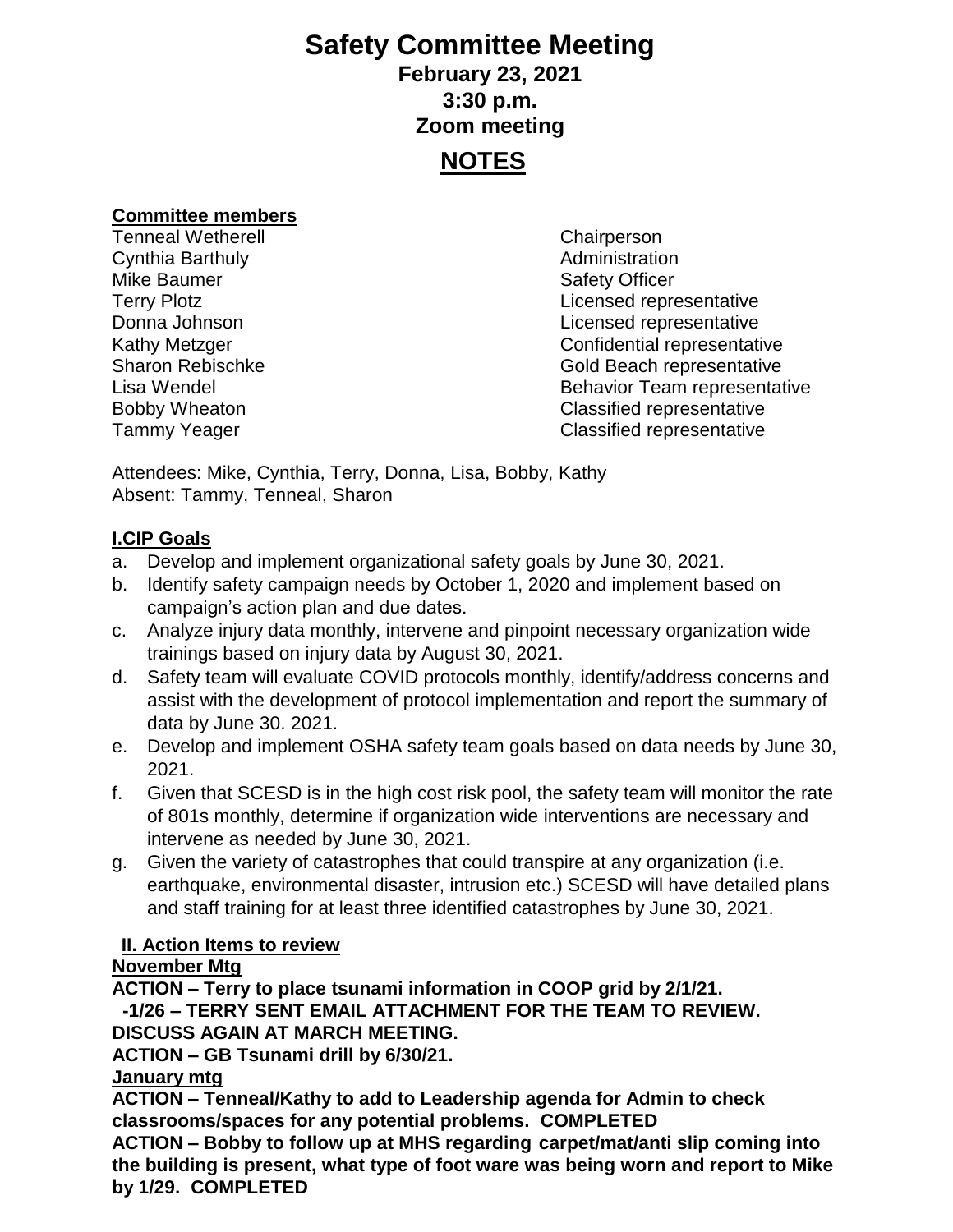**ACTION – Committee to review tsunami annex at Feb 23rd meeting. COMPLETED ACTION – Kathy to put COVID reminders in the restrooms and send out Bulletin Board reminders the Friday before and Monday after spring break. COMPLETED ACTION – Tenneal to send out an email message to staff to include a variety of COVID information for before and after long weekend/spring break. COMPLETED ACTION – Mike to put up safety suggestion box for ECC by 1/29. COMPLETED ACTION – Kathy to post Safety Comments/Suggestion box information by 1/29. COMPLETED**

**ACTION – Kathy to send Tara an email to send out a reminder to ECC staff how to use the box and comments. COMPLETED**

**ACTION – Mike is working to collect and dispose of wooden door wedges and to find a different way to keep the doors open.** 

**2/23 MIKE WILL DRILL EYE BOLTS INTO THE WALLS BEHIND THE DOOR AND A CABLE FOR THE DOOR KNOB BY 3/17**

**ACTION – Mike to request Tara send the ECC staff to please pick up the wedges or they will go away permanently. COMPLETED**

### **III. Minutes**

A. Review/approve January minutes - APPROVED

## **IV. Reports**

- A Review of 801's/Accidents Review of 2/9 accident – no 801's just an accident with first aid
- B Fire Drill/Classroom Drills CB office – 2/23/21 GB office – no report yet EI/ECSE Coquille – no report yet EI/ECSE Brookings – no report yet
- C Behavior Team Lisa reviewed the report which included one school and three separate students. The autism team is helping train and educate staff. 124 reports last year only 20 this year.
- D SAIF report no change/no additional reports. Mike thanked the team for their good work.
- E EOP update reports at the March meeting.
- F COVID Q&A no discussion

# **V. Old Business -**

A None

## **VI. New Business**

- A Pothole at the corner of Teakwood and Koos Bay Blvd the city of CB has filled the pot hole.
- B ShakeAlert Webinar Terry and Kathy shared information from the webinar including the web addresses and information to download the app which will provide notifications starting in March.